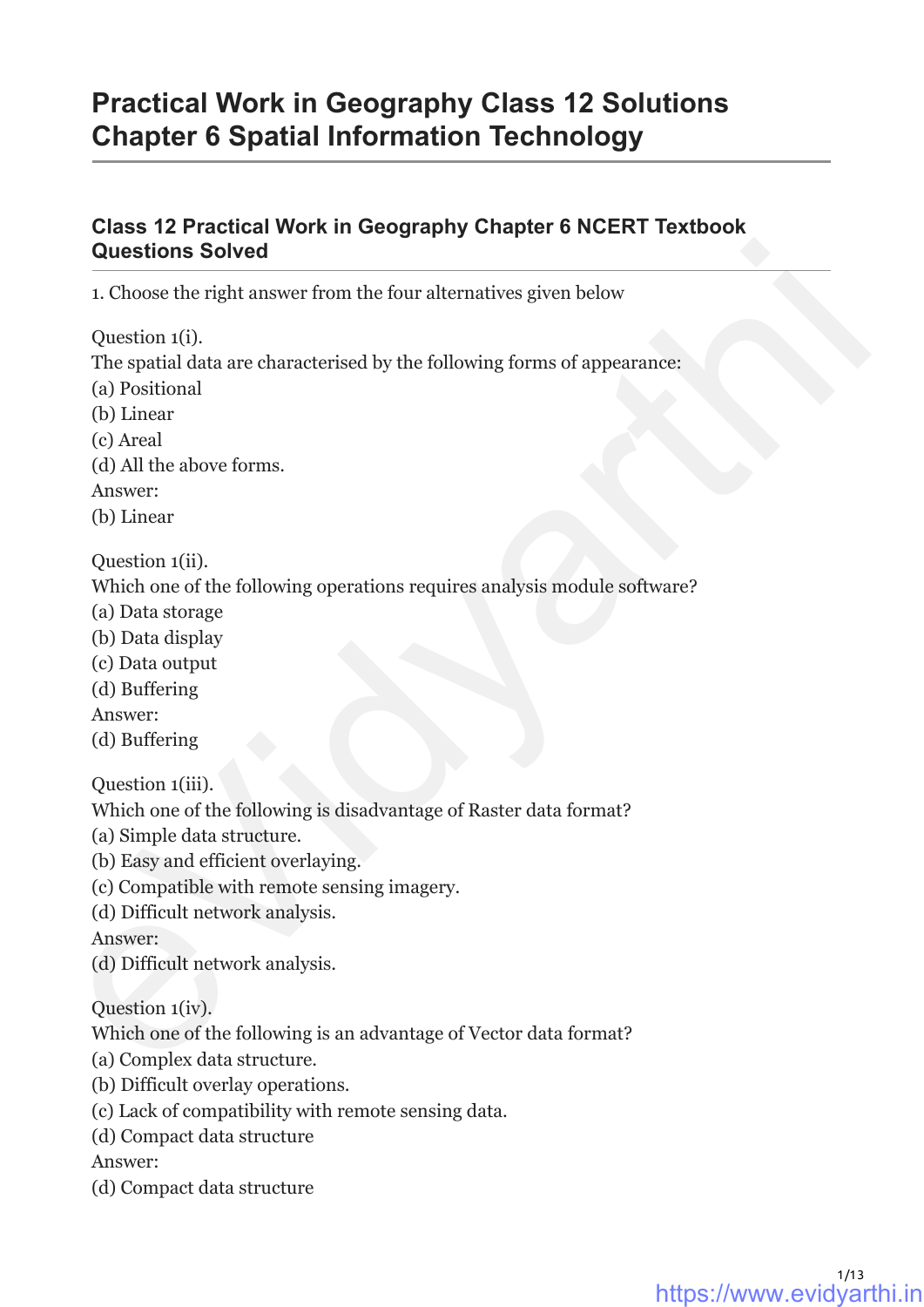Question 1(v). Urban change detection is effectively undertaken in GIS core using: (a) Overlay operations (b) Proximity analysis (c) Network analysis (d) Buffering Answer: (b) Proximity analysis

2. Answer the following questions in about 30 words:

Question 2(i).

Differentiate between raster and vector data models.

Answer:

Raster data represents a graphic feature as a pattern of grids of squares, whereas vector data represents the object as a set of lines drawn between specific points.

Question 2(ii). What is an overlay analysis?

Answer:

Overlay Analysis Operations is the hallmark of GIS. An integration of multiple layers of maps using overlay operations is an important analysis function. In other words, GIS makes it possible to overlay two or more thematic layers of maps of the same area to obtain a new map layer similar to the sieve mapping, i.e. the overlaying of tracing of maps on a light table to make comparisons and obtain an output map.



Question 2(iii). What are the advantages of GIS over manual methods?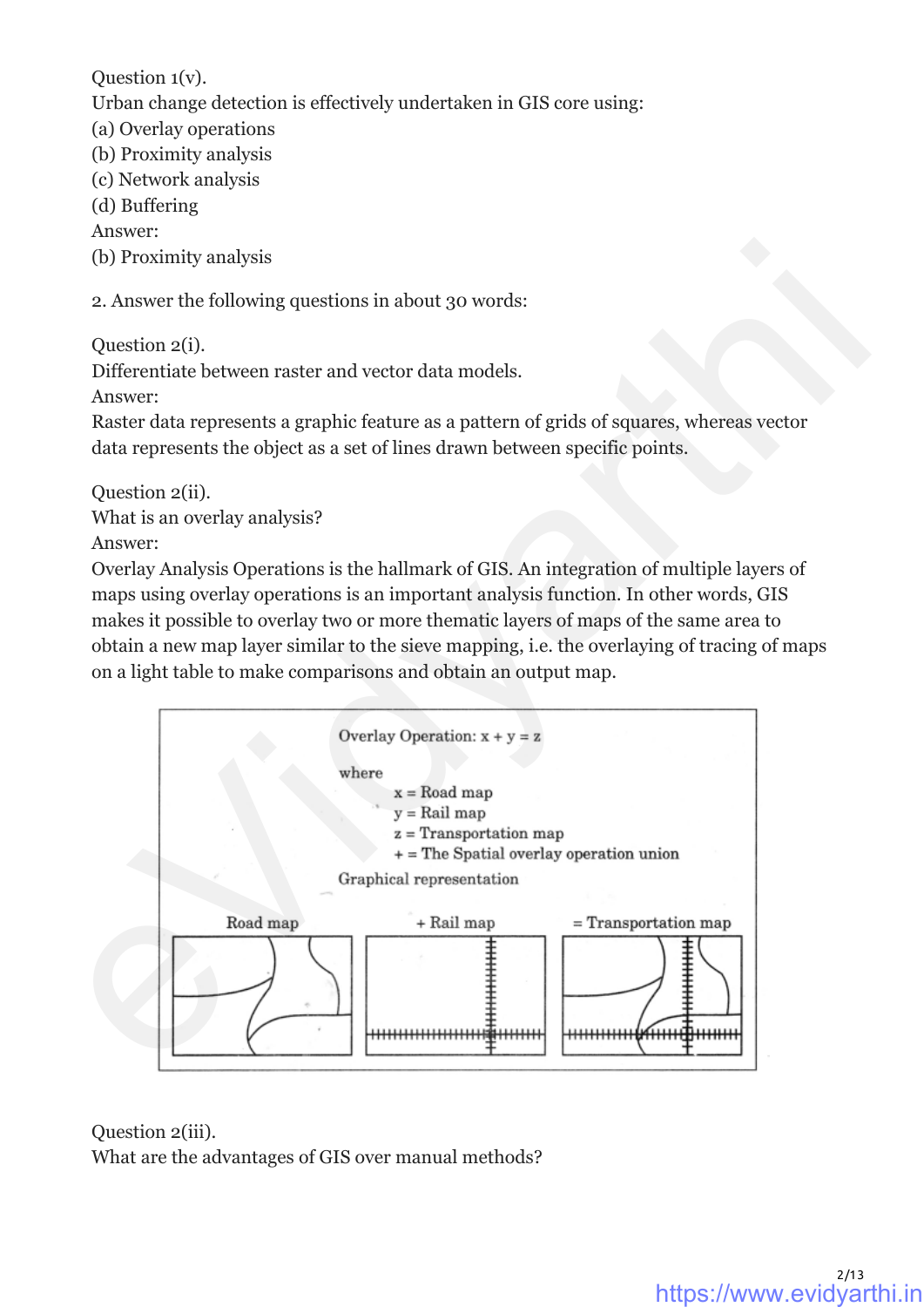### Answer:

GIS possesses inherent advantages of separate data storage and presentation. It also provides options for viewing and presenting the data in several ways.

The important advantages of GIS are given below:

- Users can interrogate displayed spatial features and retrieve associated attribute information for analysis.
- Maps can be drawn by querying or analysing attribute data.
- Spatial operations (Polygon overlay or Buffering) can be applied on integrated database to generate new sets of information.
- Different items of attribute data can be associated with one another through shared location code.

Question 2(iv).

What are important components of GIS?

Answer:

The important components of a Geographical Information System include the following:

- Hardware
- Software
- Data
- People
- Process

The different components of GIS are shown in figure given below:



Question 2(v).

What are different ways in which spatial data is built in GIS core?

Answer:

Spatial Data Input is the spatial database into a GIS. It can be created from a variety of sources. These could be summarised into the following two categories: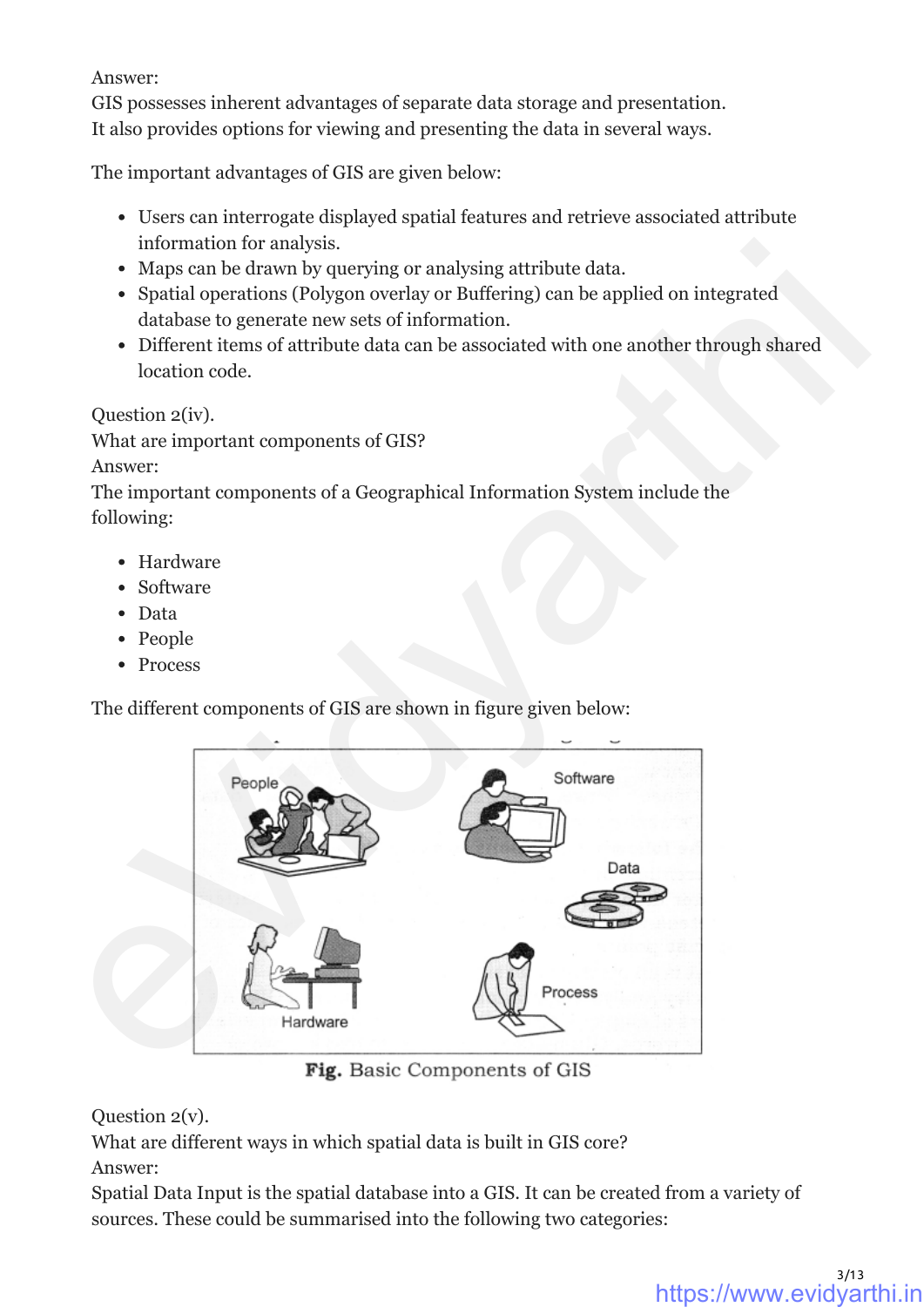- 1. Acquiring digital data sets from Data Suppliers: The present day data supplies make the digital data readily available, which range from small- scale maps to the largescale plans. For many local governments and private organisations, such data form an essential source and keep such groups of users free from overheads of digitising or collecting their own data.
- 2. Creating digital data sets by manual input: The manual input of data to a GIS involves four main stages.
	- Entering the spatial data.
	- Entering the attribute data.
	- Spatial and attribute data verification and editing.
	- Where necessary, linking the spatial to the attribute data.

|                                           | <b>•</b> Entering the spatial data.<br>Entering the attribute data.                      |                                                            |
|-------------------------------------------|------------------------------------------------------------------------------------------|------------------------------------------------------------|
| $\circ$                                   |                                                                                          |                                                            |
| o                                         | Spatial and attribute data verification and editing.                                     |                                                            |
| o                                         | Where necessary, linking the spatial to the attribute data.                              |                                                            |
| Question $2(\nu i)$ .                     |                                                                                          |                                                            |
|                                           | What is Spatial Information Technology?                                                  |                                                            |
| Answer:                                   |                                                                                          |                                                            |
|                                           | It refers to the features arid the phenomena distributed over a geographically definable |                                                            |
|                                           | space, thus, having physically measurable dimensions. In other words, the Spatial        |                                                            |
|                                           | Information Technology relates to the use of the technological inputs in collecting,     |                                                            |
|                                           | storing, retrieving, displaying, manipulating, managing and analysing the spatial        |                                                            |
| information.                              |                                                                                          |                                                            |
|                                           |                                                                                          |                                                            |
|                                           | 3. Answer the following questions in about 125 words:                                    |                                                            |
|                                           | Differentiate between raster and vector data formats. Give example.                      |                                                            |
| Question 3(i).<br>Answer:<br><b>Basis</b> | <b>Raster Data Format</b>                                                                | <b>Vector Data Format</b>                                  |
|                                           |                                                                                          |                                                            |
| Meaning                                   | Raster data format represents a                                                          | Vector data represents the                                 |
|                                           | graphic feature as a pattern of grids<br>of squares.                                     | object as a set of lines drawn<br>between specific points. |
|                                           |                                                                                          |                                                            |
| Suitability                               | The Raster file formats are most                                                         | The Vector files are most often                            |
|                                           | often used for the following<br>activities:                                              | used for:<br>Highly precise applications                   |
|                                           | For digital representations of                                                           | When file sizes are                                        |
|                                           | aerial photographs, satellite images,                                                    | important.                                                 |
|                                           | scanned paper maps, etc.                                                                 | • When individual m; features                              |
|                                           | • When costs need to be kept<br>down.                                                    | require analysis.<br>• When descriptive informa-           |
|                                           | • When the map does not require                                                          | tion must be stored.                                       |
|                                           | analysis of individual map features.                                                     |                                                            |
|                                           | • When backdrop' maps are<br>required.                                                   |                                                            |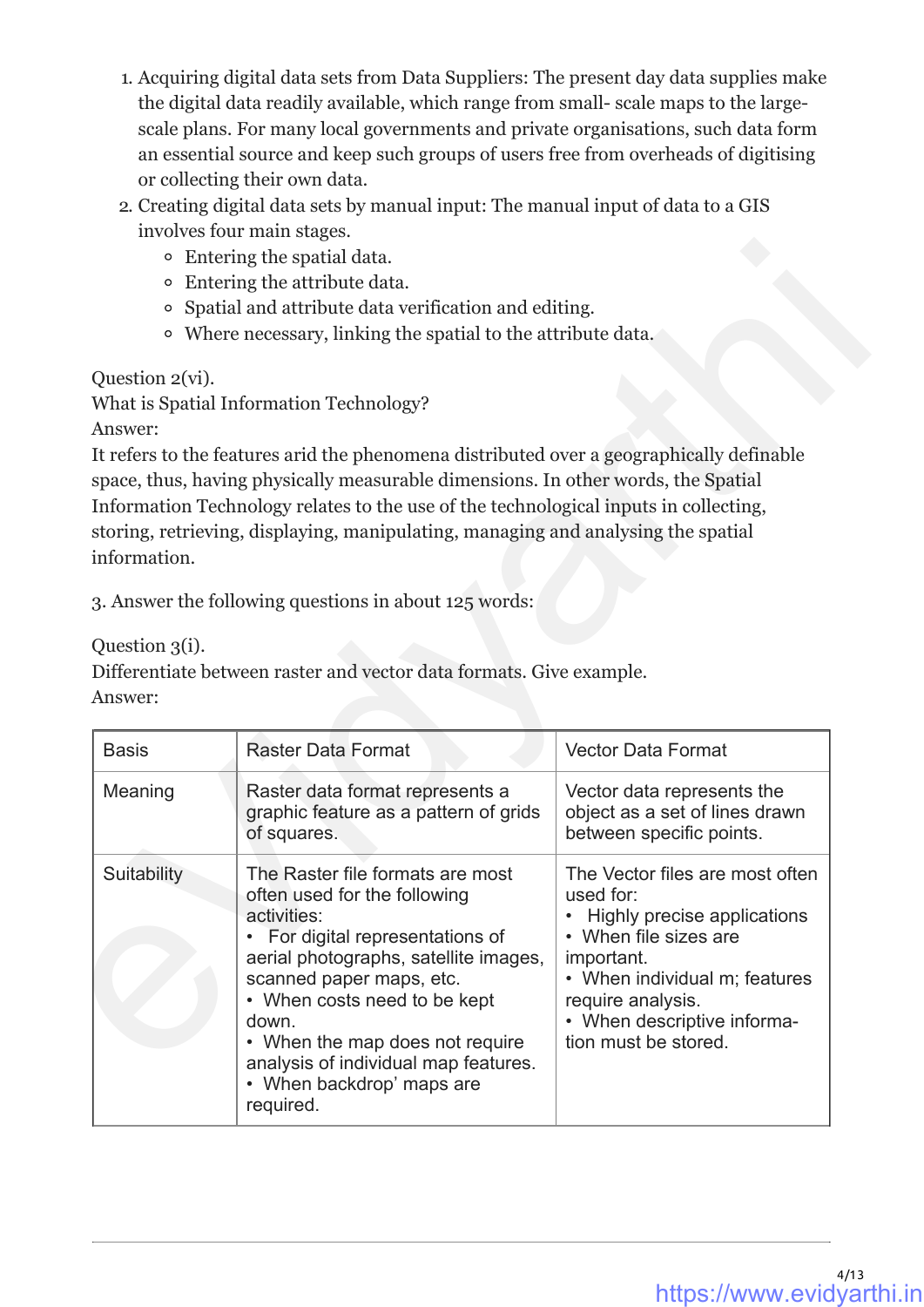| Advantages           | Simple data structure<br>Easy and efficient overlaying<br>Compatible with satellite imagery<br>• High spatial variability is efficiently<br>represented<br>• Simple for own programming<br>• Same grid cells for several<br>attributes | Compact data structure<br>٠<br><b>Efficient for network</b><br>analysis<br><b>Efficient projection trans-</b><br>formation<br>• Accurate map output |
|----------------------|----------------------------------------------------------------------------------------------------------------------------------------------------------------------------------------------------------------------------------------|-----------------------------------------------------------------------------------------------------------------------------------------------------|
| <b>Disadvantages</b> | Inefficient use of computer<br>storage<br>• Errors in perimeter and shape                                                                                                                                                              | • Complex data structure<br>Difficult overlay operations<br>٠                                                                                       |





Fig. The Vector Data Model is based around Coordinate Pairs

### Question 3(ii).

Write an explanatory account of the sequence of activities involved in GIS related work. Answer: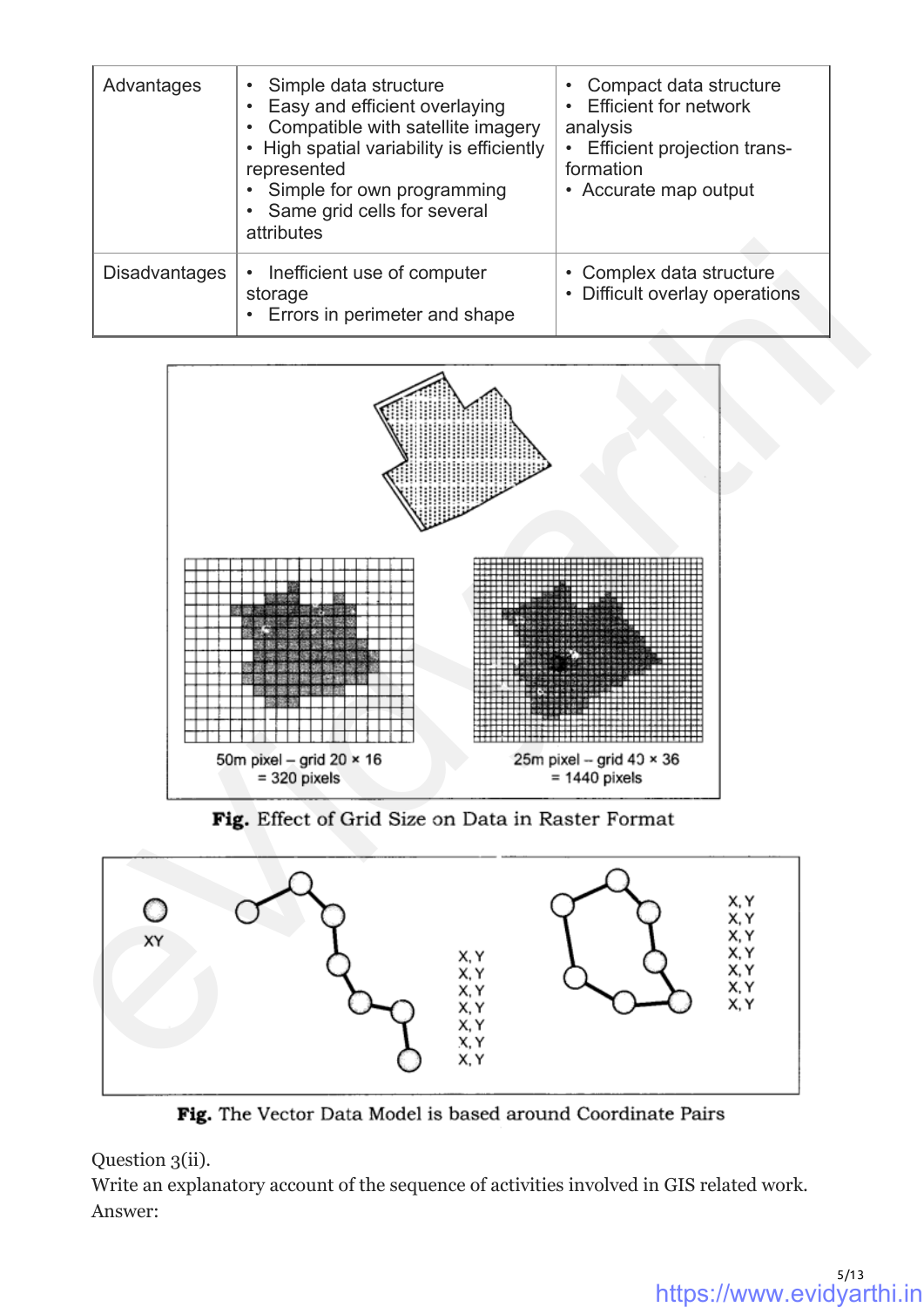The following sequence of the activities are involved in GIS related work— 1. Spatial data input: Under this data that are collected from different people are tested and it is checked whether they are as per suitability of investigator or not.

2. Entering of the attribute data: Attribute data define the properties of a spatial entity that need to be handled in the GIS, but which are not spatial. For example, a road may be captured as a set of contiguous pixels or as a line entity and represented in the spatial part of the GIS by a certain colour, symbol or data location.

3. Data verification and editing: The spatial data captured into a GIS require verification for the error identification and corrections so as to ensure the data accuracy. The errors caused during digitisation may include data omissions, and under/over shoots. The best way to check for errors in the spatial data is to produce a computer plot or print of the data, preferably on translucent sheet, at the same scale as the original. The two maps may then be placed over each other on a light table and compared visually, working systematically from left to right and top to bottom of the map. Missing data and locational errors should be clearly marked on the printout. of the GIS by a certain colour, symbol or data location.<br>
2. Data verification and editing: The spatial data caputured into a GIS require verification<br>
2. Data verification and corrections so as to ensure the data accurac

4. Spatial and attribute data linkages: The linkages of spatial and the attribute data are important in GIS. It must, therefore, carefully be undertaken. Linking of attribute data with a non-related spatial data shall lead to chaos in ultimate data analysis. Similarly, matching of one data layer with another is also significant.

5. Spatial analysis: The objective of geographic analysis is to transform data into useful information to satisfy the requirements of the decision-makers. It requires step-by-step procedures to arrive at the conclusion. The following spatial analysis operation may be undertaken using GIS:

- Overlay analysis
- Buffer analysis
- Network analysis
- Digital terrain model

## **Class 12 Practical Work in Geography Chapter 6 NCERT Extra Questions**

### **Class 12 Practical Work in Geography Chapter 6 Very Short Answer Type Questions**

Question 1.

What do you mean by Database Management System (DBMS) and the Computer-Assisted Cartography?

Answer:

The disciplines that deal with the principles and methods of data processing and mapping using a combination of computer hardware and the application software are termed as the Database Management System (DBMS) and the Computer-Assisted Cartography respectively.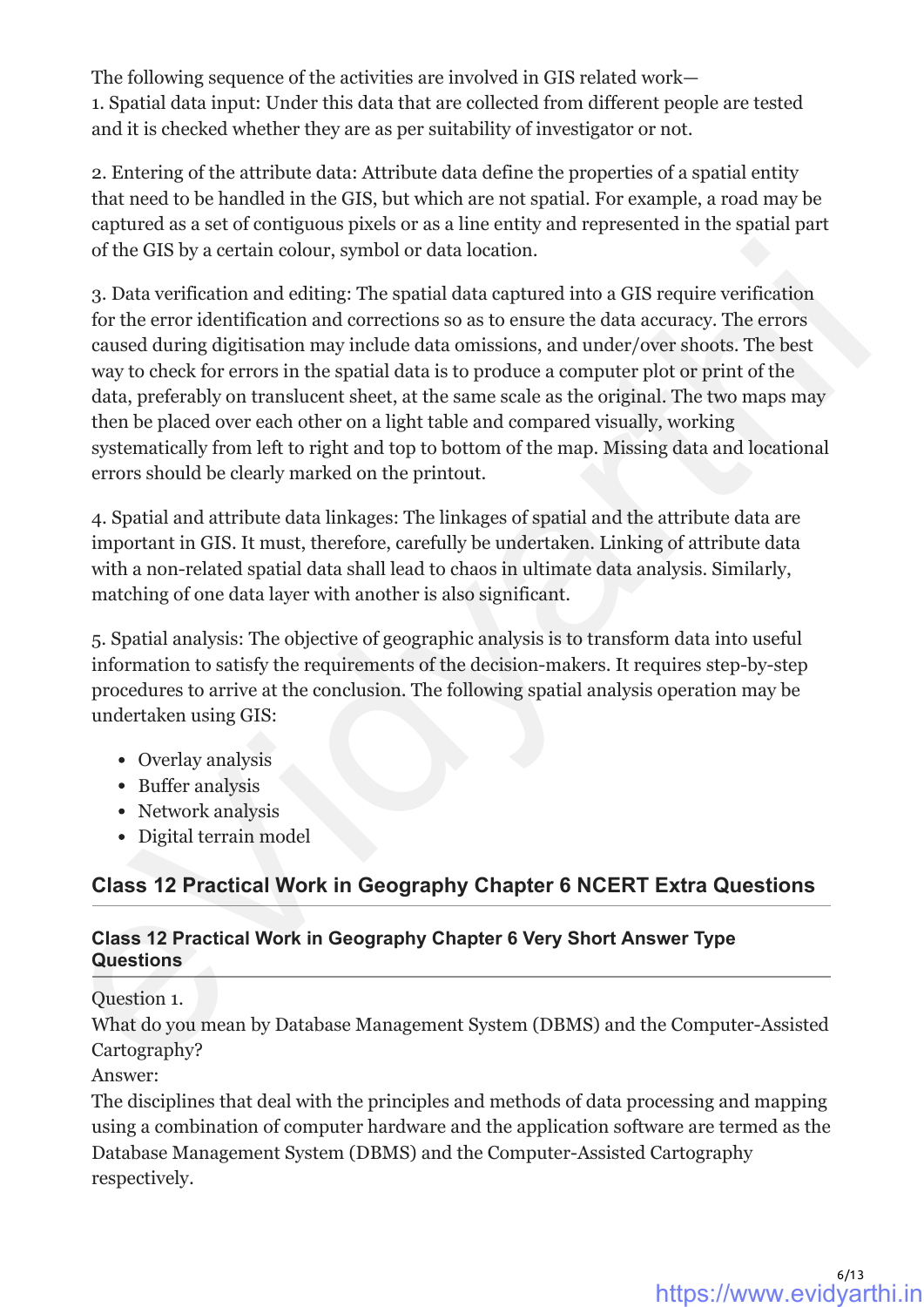### Question 2.

What is Spatial Information System?

In order to understand geographical issues and many other questions, we need to capture the necessary data collected from different sources and integrate them using a computer that is supported by geo-processing tools. It is called Spatial Information System.

### Question 3.

What do you mean by Spatial Information Technology?

Answer:

It refers to the features and the phenomena distributed over a geographically definable space, thus, having physically measurable dimensions. In other words, the Spatial Information Technology relates to the use of the technological inputs in collecting, storing, retrieving, displaying, manipulating, managing and analyzing the spatial information.

### Question 4.

What do you mean by GIS?

It is defined as a system for capturing, storing, checking, integrating, manipulating, analyzing and displaying data, which are spatially referenced to the Earth. A system capable of all such functions is called Geographic Information System (GIS) This is normally considered to involve a spatially referenced computer database and appropriate applications software. What do you mean by Spatial Information Technology?<br>
A result of the Columber of the Columber of the Columber of the Columber of the Columber of the Columber of the Columber of the Columber of the Columber of the Columber

Question 5.

What are the different elements used to present data? All data are characterised by:

- Definite Scale: It provides relationship between the map and the surface it represents.
- Use of Symbols: Symbols and colours which define attributes of entities mapped, (c) An agreed coordinate system, which defines the location of entities on the Earth's surface.

Question 6.

What are different methods of presenting spatial data? Answer:

The spatial data are represented in raster and vector data formats. Raster data represent a graphic feature as a pattern of grids of squares, whereas vector data represent the object as a set of lines drawn between specific points.

### **Class 12 Practical Work in Geography Chapter 6 Short Answer Type Questions**

Question 1.

Name the disciplines associated with and helpful in Geographical Information System. Answer:

It is an amalgamation of Computer Assisted Cartography and Database Management System and draws conceptual and methodological strength from both spatial and allied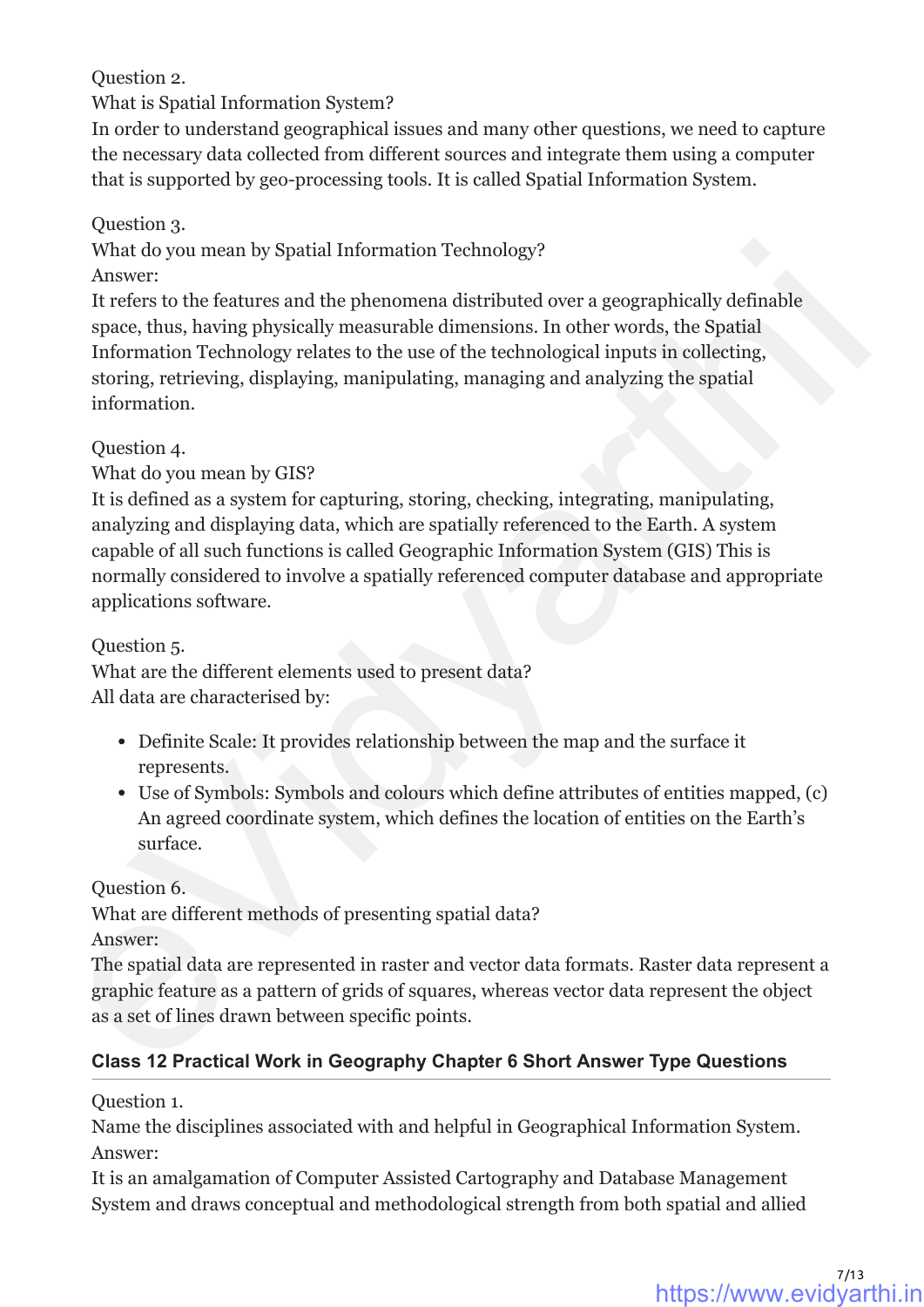sciences such as Computer Science, Statistics, Cartography, Remote Sensing, Database Technology, Geography, Geology, Hydrology, Agriculture, Resource Management, Environmental Science, and Public Administration.

Question 2.

Differentiate between Spatial and Non-spatial data.

Answer:

| <b>Spatial Data</b><br>Literacy rate in India (in % in 2001) |                        |                           |                  | Non-spatial Data Stock register<br>of Geography Department |                      |                |
|--------------------------------------------------------------|------------------------|---------------------------|------------------|------------------------------------------------------------|----------------------|----------------|
| S.No.                                                        | Names of the<br>states | Total<br>Literacy<br>Rate | Male<br>Literacy | Female<br>Literacy                                         | <b>Description</b>   | Number         |
| 1.                                                           | Kerala                 | 90.86                     | 94.24            | 87.72                                                      | Physical Map: India  | 10             |
| 2.                                                           | Mizoram                | 88.80                     | 90.72            | 86.75                                                      | Physical Map: World  | 8              |
| 3.                                                           | Goa                    | 82.01                     | 88.42            | 75.57                                                      | Thermometer          | $\overline{4}$ |
| 4.                                                           | Maharashtra            | 77.27                     | 85.97            | 67.51                                                      | <b>Barometer</b>     | 3              |
| 5.                                                           | Himachal<br>Pradesh    | 77.13                     | 85.69            | 68.08                                                      | <b>Tracing Table</b> | $\overline{2}$ |
| 6.                                                           | <b>Tripura</b>         | 73.66                     | 84.37            | 65.41                                                      | Globe                | $\overline{2}$ |

- They help to draw maps and graphs speedily.
- They need a computer operator ad not a map expert.
- Maps drawn using computer are flawless.
- They save time as well as money.
- One can get its copies immediately.
- They can be presented well like different colours can be used for different groups.

### **Class 12 Practical Work in Geography Chapter 6 Long Answer Type Questions**

Question 1.

Explain advantages and disadvantages of raster method.

Answer: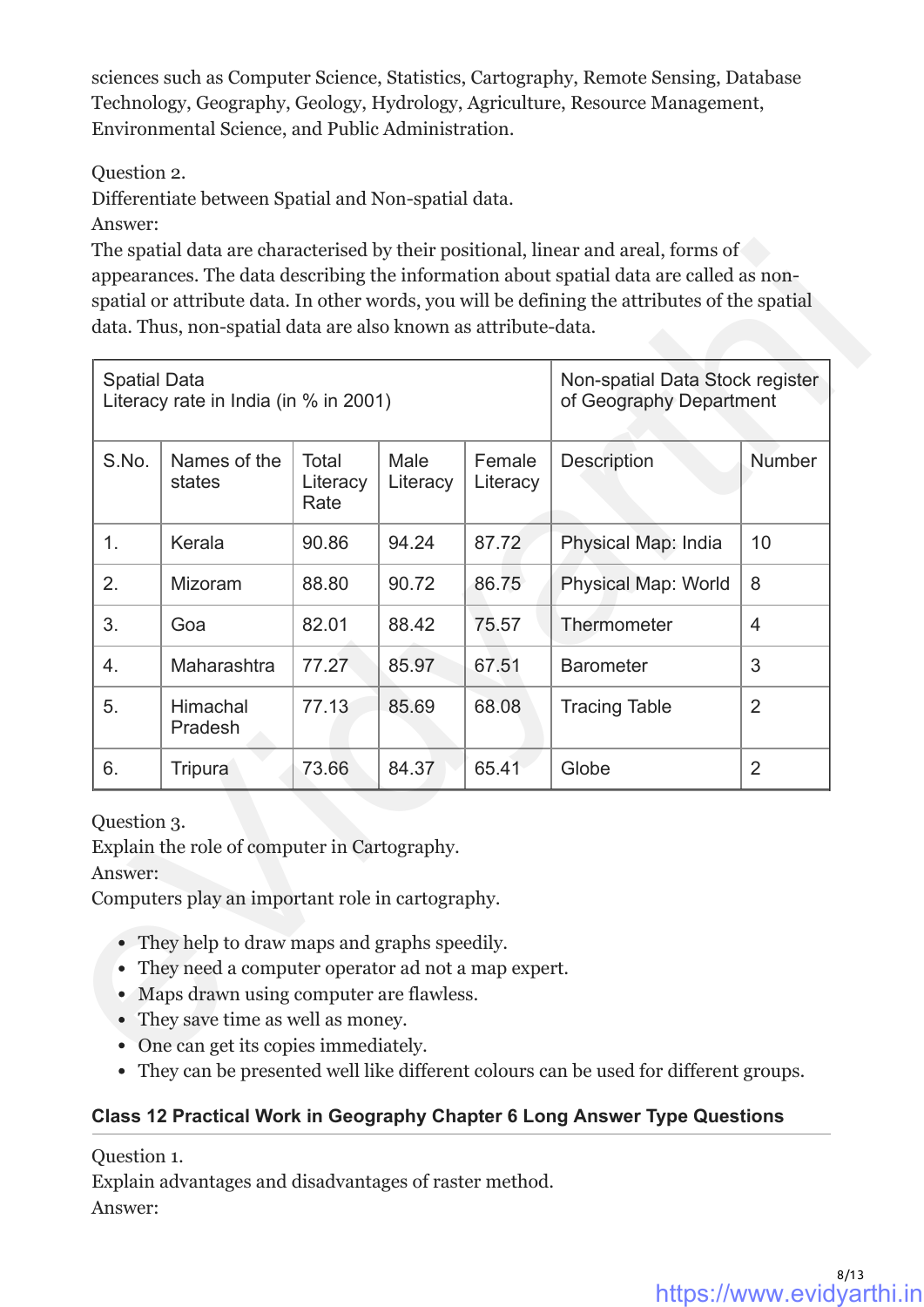### Advantages:

- It has simple data structure.
- It has easy and efficient overlaying.
- It is compatible with satellite imagery.
- High spatial variability is efficiently represented.
- It is simple for own programming.
- It uses same grid cells for several attributes.

### Disadvantages:

- Inefficient use of computer storage is possible.
- Errors in perimeter and shape is possible.
- Difficult network analysis makes it cumbersome.
- Inefficient projection transformations are misleading.
- Loss of information takes place when using large cells, less accurate (although interactive) maps. F uses same grid cells for several attributes.<br>
Disadvantages:<br>
Foreflictent use of computer storage is possible.<br>
Frores in perimeter and shape is possible.<br>
Difficult network analysis makes it cumbersome.<br>
Loss of infor

### Question 2.

Explain the merits and demerits of vector system.

# Answer:

Merits:

- Compact data structure.
- Efficient for network analysis.
- Efficient projection transformation.
- Accurate map output.

### Demerits:

- Complex data structure.
- Difficult overlay operations.
- High spatial variability is inefficiently represented.
- Not compatible with satellite imagery.

### **Class 12 Practical Work in Geography Chapter 6 Viva Questions**

Question 1.

Give full form of the following:

- (a) DBMS
- (b) GPS
- (c) GIS

Answer:

- (a) Database Management System
- (b) Global Positioning System (GPS)
- (c) Geographical Information System (GIS)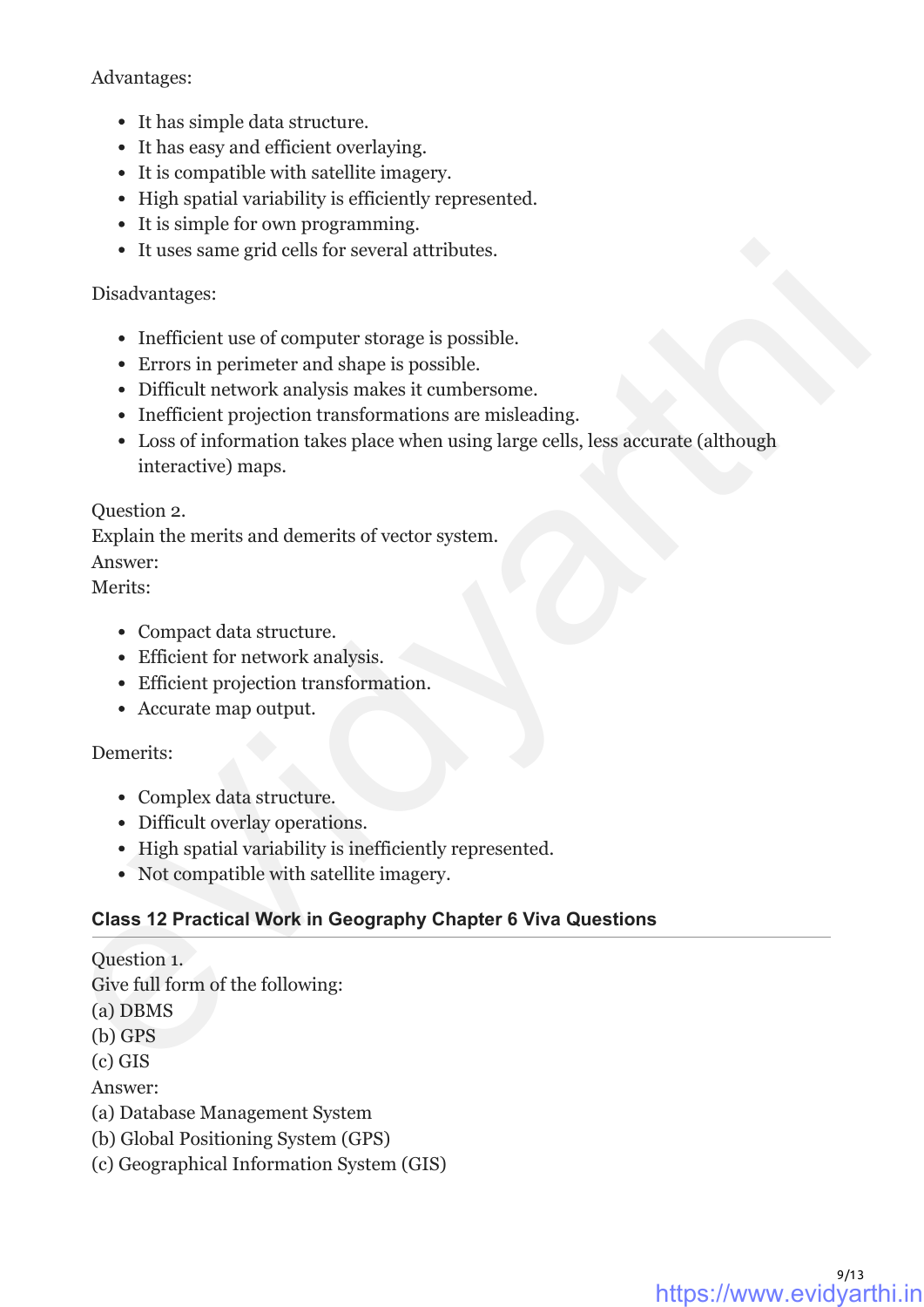Question 2. What are Raster data format? Answer: Raster data format represents a graphic feature as a pattern of grids of squares.

Question 3. What are Vector data format? Answer: Vector data format represents the object as a set of lines drawn between specific points.

Question 4. Name the process in GIS that helps in studying the changes in land use. Answer: Overlay.

Question 5. What do you know about GIS? Answer:

It is a system of capturing, storing, checking, integrating, manipulating, analysing and displaying data, which are spatially referenced to the Earth. It is normally considered to involve a spatially referenced computer database and appropriate applications software.

Question 6. Name different components of GIS. Answer:

- Hardware
- Software
- Data
- People
- Process

### **Spatial Information Technology Notes**

- Computers enhance our capabilities in data processing and in drawing graphs, diagrams and maps.
- The disciplines that deal with the principles and methods of data processing and mapping using a combination of computer hardware and the application software are termed as the Database Management System (DBMS) and the Computer-Assisted Cartography respectively. Answer:<br>
Vertor data format represents the object as a set of lines drawn between specific points.<br>
Question 4.<br>
Name the process in GIS that helps in studying the changes in land use.<br>
Answer:<br>
Question 5.<br>
Werlat do you
	- Spatial Information System: In order to understand geographical issues and many other questions, we need to capture the necessary data collected from different sources and integrate them using a computer that is supported by geo-processing tools. It is called Spatial Information System.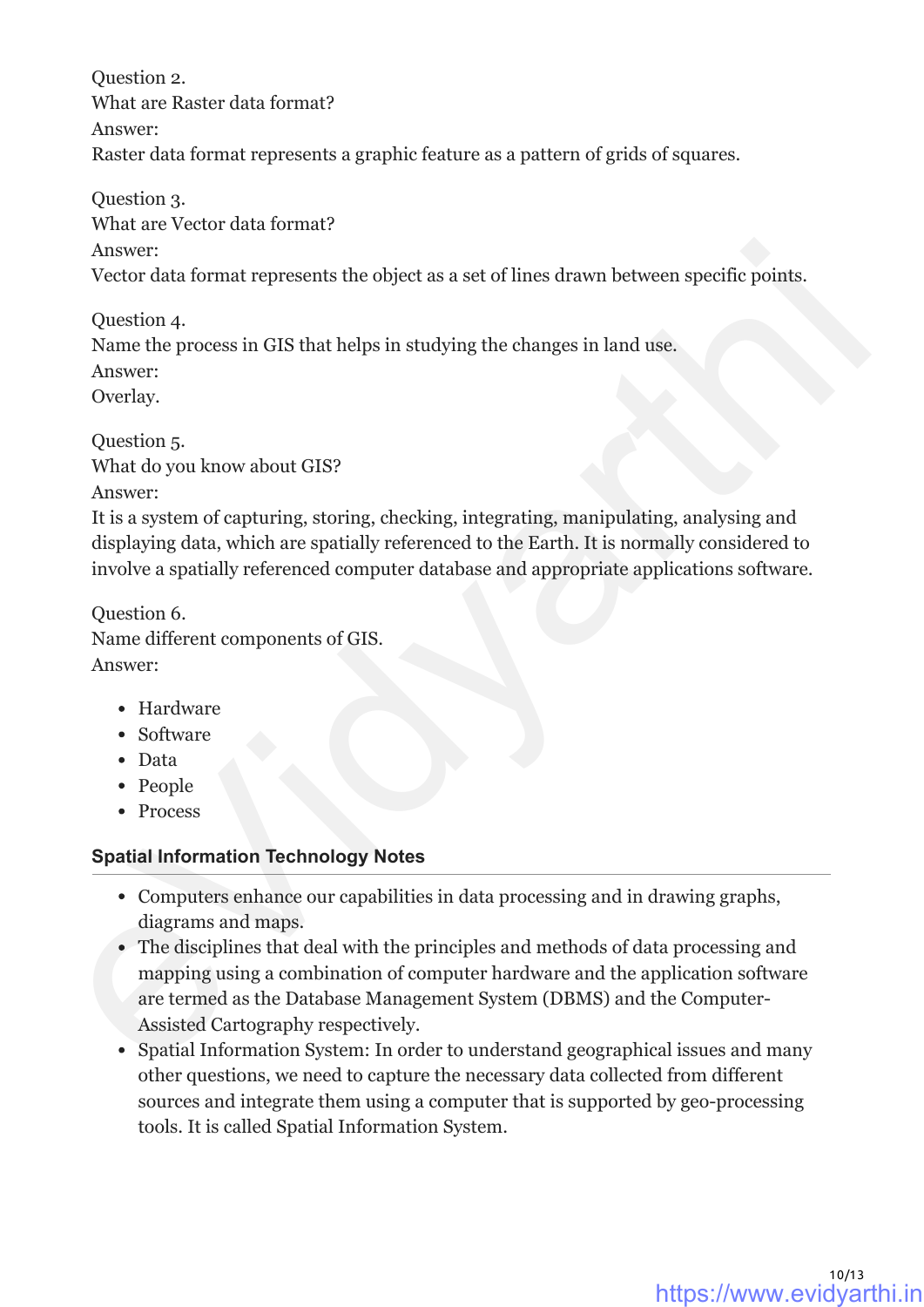- Spatial Information Technology: It refers to the features and the phenomena distributed over a geographically definable space, thus, having physically measurable dimensions. In other words, the Spatial Information Technology relates to the use of the technological inputs in collecting, storing, retrieving, displaying, manipulating, managing and.analysing the spatial information.
- Under Spatial Information Technology four systems work in a combined fashion. These are:
	- Remote Sensing
	- Global Positioning System (GPS)
	- Geographical Information System (GIS)
	- Digital Cartography, and Database Management Systems.
- Geographical Information System: It is defined as a system for capturing, storing, checking, integrating, manipulating, analysing and displaying data, which are spatially referenced to the Earth. A system capable of all such functions is called Geographic Information System (GIS). This is normally considered to involve a spatially referenced computer database and appropriate applications software.
- The advanced computing systems available since mid-1970s, enable the processing of georeferenced information for the purpose of organising spatial and attribute data and their integration; locating specific information in individual files and executing the computations, performing analysis and evolving a decision support system. It is an amalgamation of Computer Assisted Cartography and Database Management System and draws conceptual and methodological strength from both spatial and allied sciences such as Computer Science, Statistics, Cartography, Remote Sensing, Database Technology, Geography, Geology, Hydrology, Agriculture, Resource Management, Environmental Science, and Public Administration. e Remote Sensing (GPS)<br>
c Global Positioning System (GPS)<br>
c Gloographical Information System (GBS)<br>
o Geographical Carography, and Database Management Systems.<br>
coregraphical Toforention System Tt is defined as a system
	- Two types of the data represent the geographical information. These are:
		- Spatial Information
		- And non-spatial Information
	- Important components of Geographical Information System:
		- Hardware
		- Software
		- Data
		- People
		- Process
	- The spatial data are represented in raster and vector data formats.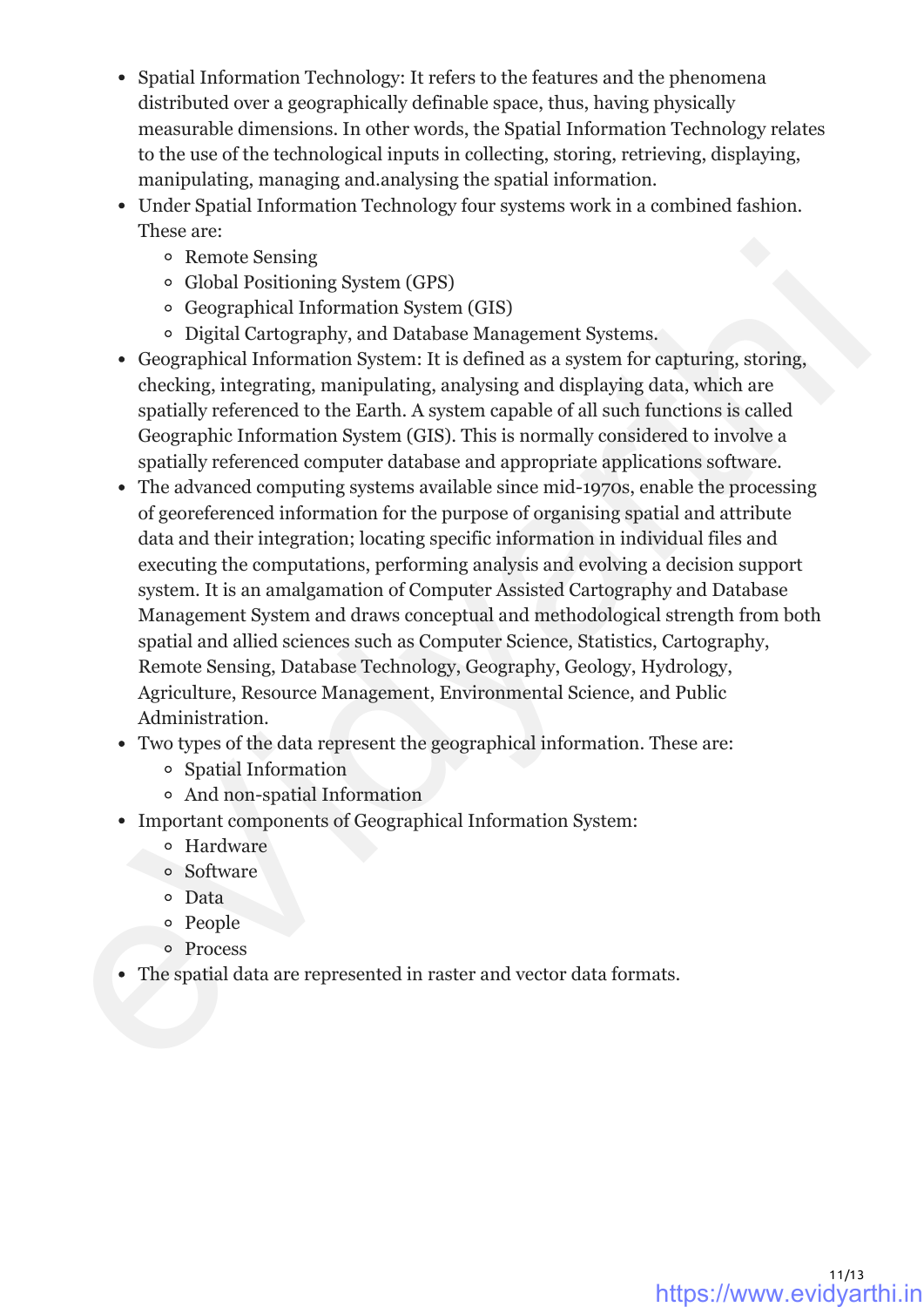Raster Data Format: Raster data represent a graphic feature as a pattern of grids of squares, whereas vector data represent the object as a set of lines drawn between specific points.

| <b>Raster Entities</b> | <b>Real World Entities</b>    | <b>Vector Entities</b><br>Y |  |
|------------------------|-------------------------------|-----------------------------|--|
|                        | Points-Hotel                  | Х                           |  |
|                        | Line-Electricity Supply Lines | Y<br>X                      |  |
|                        | Areas-Forest                  | x                           |  |
|                        | Networks-Roads                | x                           |  |
|                        | Surface-Elevation             | x                           |  |

- When the map does not require analysis of individual map features. When 'backdrop' maps are required.
- The Vector files are most often used for:
- Highly precise applications When file sizes are important When individual map features require analysis When descriptive information must be stored